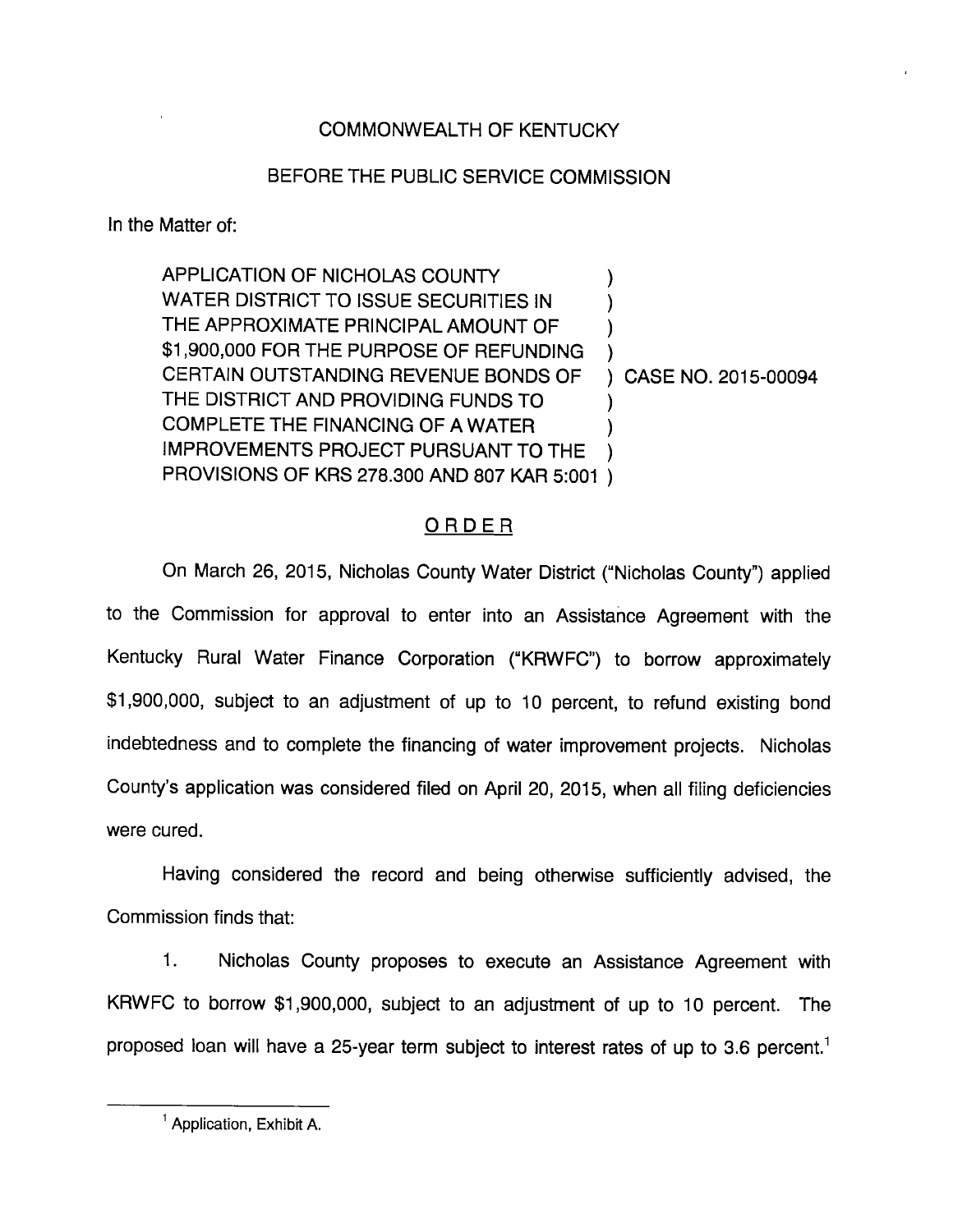2. Nicholas County proposes to use \$1,715,000 of the proceeds from the Assistance Agreement to fully refund the outstanding Waterworks Revenue Bonds Series 1994A and 1994B, dated February 17, 1995; Series 1998, dated February 10, 1998; and Series 2000, dated August 9, 2001, that are held by the United States Department of Agriculture Rural Development ("RD") in the amounts of \$466,000, \$319,000, \$188,500, and \$701,500,<sup>2</sup> respectively.

3. Nicholas County estimates that the proposed refinancing of the RD bonds will result in total gross savings and net present value savings of \$273,629 and  $$183,584$ , respectively.<sup>3</sup>

4. In Case No. 2014-00325, $<sup>4</sup>$  the Commission authorized Nicholas County to</sup> finance a portion of the construction costs of the Phase iX water system improvement project and ail of the construction costs of the Phase X project with RD Waterworks Revenue Bonds in the amount of \$555,000, an RD grant in the amount of \$200,000, and a Tobacco Settlement grant in the amount of \$185,000.

5. Due to an error in the Tobacco Settlement grant application, the Tobacco Settlement grant funds have not been received by Nicholas County.<sup>5</sup>

<sup>&</sup>lt;sup>2</sup> Application, Exhibit D.

 $^3$  Application, Exhibit C. The utility identifies "gross savings" and "net present value savings" as "net future value benefit" and "net present value benefit", respectively.

<sup>&</sup>lt;sup>4</sup> Case No. 2014-00325, Application of Nicholas County Water District for a Certificate of Public Convenience and Necessity to Construct, Finance, and Increase Rates Pursuant to KRS 278.023 (Ky. PSO Oct. 9, 2014).

<sup>&</sup>lt;sup>5</sup> Nicholas County's April 20, 2015 Response to Staff's Deficiencies Letter at 2.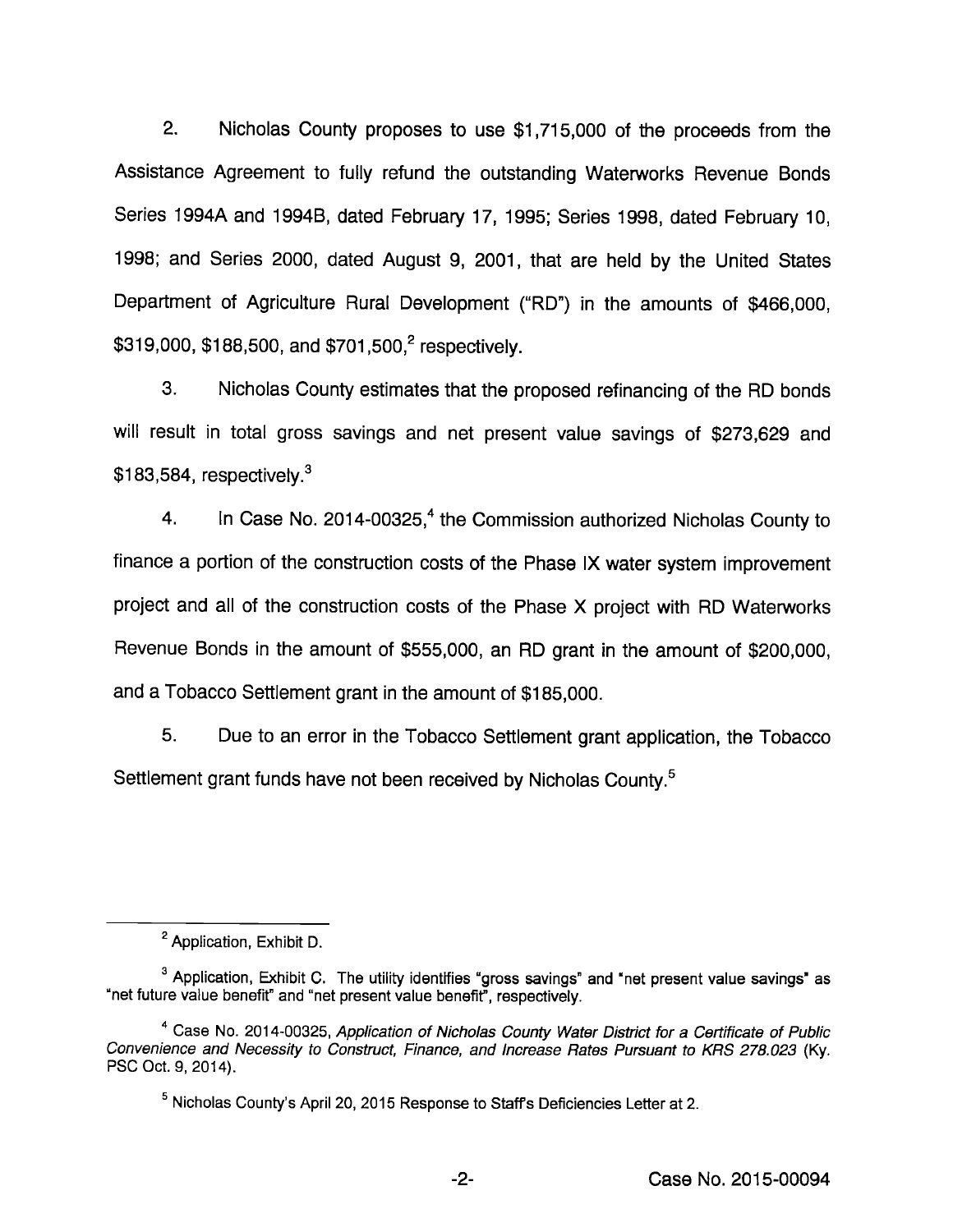6. Nicholas County will amend and resubmit the Tobacco Settlement grant application in the 2016 budget year. $6$ 

7. Until the Tobacco Settlement grant is received, Nicholas County requests to fund \$185,000 of the construction costs of the Phase IX and Phase X projects with the KRWFC Assistance Agreement proposed in this proceeding.

8. Nicholas County will use any Tobacco Settlement grant funds that it receives as a result of the 2016 amended application to repay up to \$185,000 of the KRWFC Assistance Agreement.<sup>7</sup>

9. Nicholas County will expend \$1,946,899 to refund the outstanding bonds, pay bond issuance costs, and complete the financing of water improvement projects.<sup>8</sup>

10. Nicholas County's proposed loan isfor a lawful object within its corporate purpose, is reasonably necessary and appropriate for and consistent with the proper performance of its service to the public, will not impair Nicholas County's ability to perform that service, and is reasonably necessary and appropriate for such purpose.

IT IS THEREFORE ORDERED that:

1. Nicholas County is authorized to enter into an agreement with KRWFC to borrow no more than \$2,090,000<sup>9</sup> to fund \$185,000 of the construction costs of the Phase IX and Phase X projects authorized in Case No. 2014-00325, and to refund the

 $^7$  Id.

 $\ddot{\phantom{a}}$ 

 $6/d.$ 

<sup>&</sup>lt;sup>8</sup> Application, Exhibit B. \$33,250 (Underwriter's Discount) + \$33,500 (Cost of Issuance) + \$185,000 (Deposit to Project Construction Fund) + \$1,693,155 (Deposit to Current Refunding Fund) +  $$1,994$  (Rounding) = \$1,946,899. The Sources of the Funds are  $$1,900,000$  (Par Amount of Bonds) +  $$26,251$  (Reoffering Premium) +  $$20,648$  (Existing Debt Service Funds) =  $$1,946,899$ .

 $\degree$  \$1,900,000 x 110% = \$2,090,000.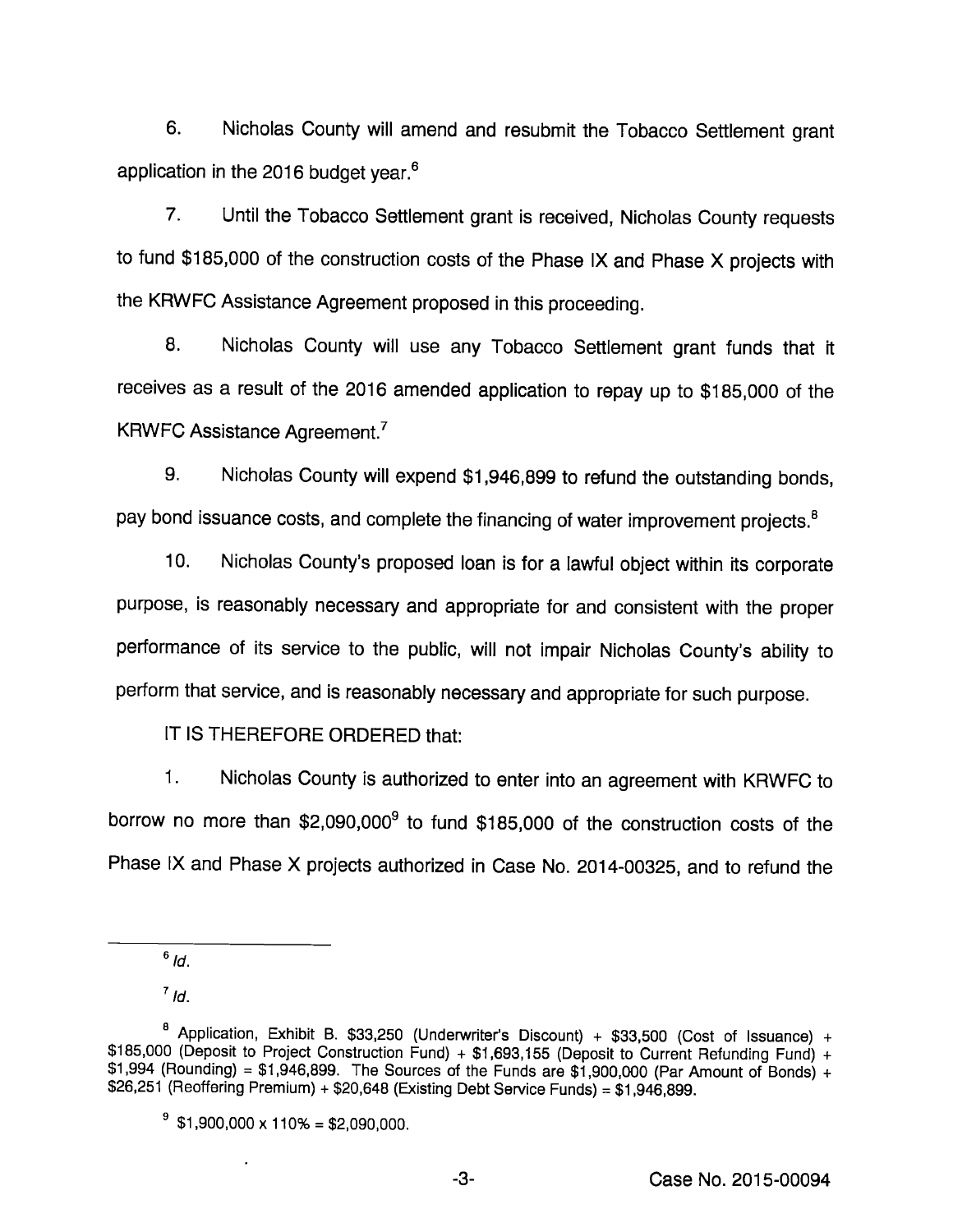RD bonds, but only under such terms and conditions that will produce both positive gross savings and net present value savings.

2. If the actual terms and conditions of the agreement with KRWFC differ from those set forth in its application, Nicholas County shall, within 30 days of executing the loan agreement, file with the Commission amortization schedules and work papers showing the actual gross savings and net present value savings that will result from the refinancing.

3. Within 30 days of executing the proposed agreement, Nicholas County shall file a copy of the executed Assistance Agreement and any documents referenced in the executed Assistance Agreement that Nicholas County has not previously filed with the Commission.

4. The proceeds from the Assistance Agreement shall be used only for the lawful purposes specified in Nicholas County's application.

5. Nicholas County shall apply for the Tobacco Settlement grant proceeds in the budget year 2016 and shall use any awarded grant proceeds, up to \$185,000, to repay the Assistance Agreement.

6. Within 30 days of the repayment of a portion of the Assistance Agreement with Tobacco Settlement grant proceeds, Nicholas County shall file with the Commission a notice of the repayment.

7. Any documents filed pursuant to ordering paragraphs 2, 3, and 6 of this Order shall reference the number of this case and shall be retained in the utility's general correspondence file.

-4- Case No. 2015-00094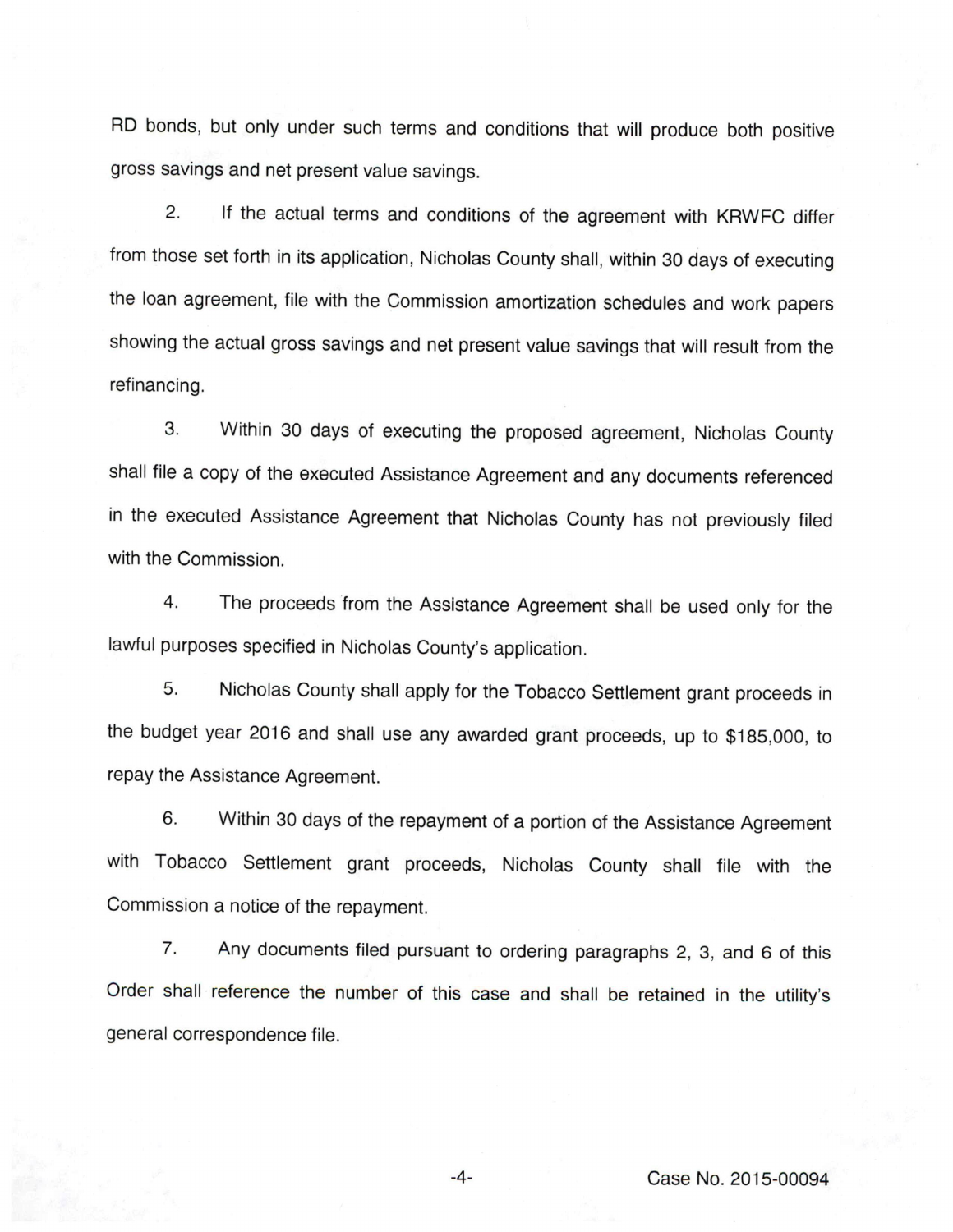Nothing contained herein shall be construed as a finding of value for any purpose or as a warranty on the part of the Commonwealth of Kentucky or any agency thereof as to the securities authorized herein.

By the Commission



**ATTES** Executive Director

Case No. 2015-00094